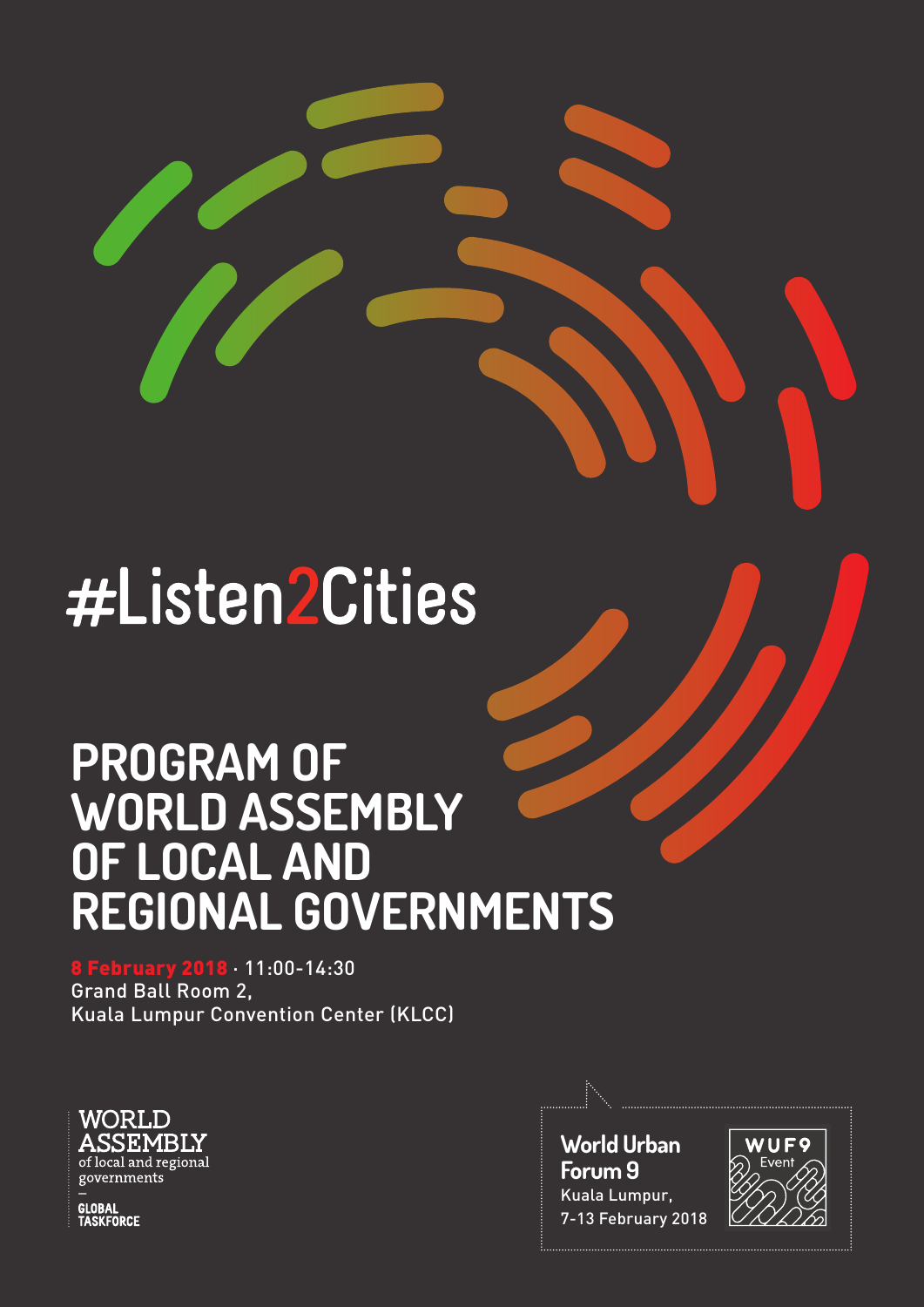



# **World Assembly of Local and Regional Governments**

**8 February 2018** – 11:00-14:30

Grand Ball Room 2, Kuala Lumpur Convention Center (KLCC), Kuala Lumpur, Malaysia

The *World Assembly of Local and Regional Governments* is the joint voice of local and regional leaders from across the world. It is convened by the Global Taskforce of Local and Regional Governments, a coordination mechanism that brings together the major global and regional networks of local and regional governments. The Global Taskforce is facilitated by UCLG.

The first World Assembly was organized in the framework of the Habitat II Conference in 1996 in Istanbul. The Second World Assembly was a three-part process held over 2016. It provided the mechanism through which the local and regional government constituency participated in the formal Habitat III process.

The World Assembly in the Habitat III Conference counted with the participation, among others, of the UN Secretary-General and President of the General Assembly.

Thanks to the strong mobilization of local and regional leaders and our partners, the World Assembly was officially recognized as **a reporting mechanism of the New Urban Agenda** (articles 8 and 169).

The World Assembly in the framework of the official program of the 9th World Urban Forum will aim to renew the commitment of our constituency to the follow-up and review of the New Urban Agenda. It will count on speaking interventions of mainly political representatives of local and regional governments and their associations, as well as key partners.

### **11.00 OPENING: Local and Regional Governments of the world lay down their expectations**

- **Datuk Ismail Ibrahim**, Chief Executive, Iskandar Regional Development Authority
- ! **Tri Rismaharini**, Mayor of Surabaya
- ! **Carlos Martinez**, Mayor of Soria
- ! **Celestine Ketcha Courtes**, Mayor of Bangangté
- ! **Ramón Mestre**, Mayor of Cordoba
- ! **Abdessamad Sekkal**, President of Rabat-Salé-Kénitra Region

*Masters of Ceremony: Emilia Saiz, UCLG Secretary General and Bernadia Tjandradewi, Secretary General of UCLG-ASPAC*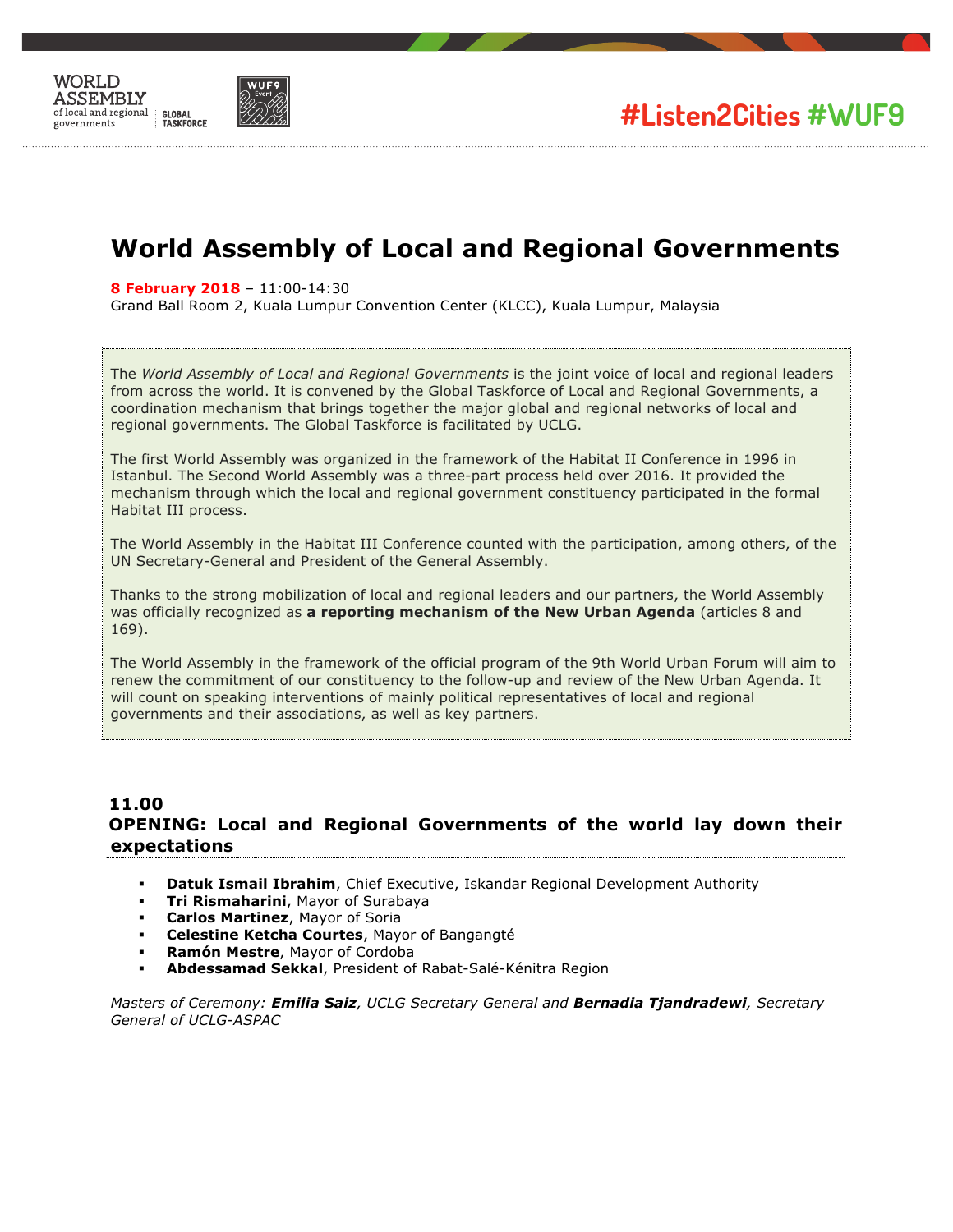## **11:45 Governance of proximity at the heart of the New Urban Agenda**

The first round-table will provide specific inputs on the need for a strong local governance in the implementation of the New Urban Agenda, building on a new social contract putting the inhabitants at the core of decision-making.

*The first round-table will be introduced by Greg Munro, Secretary General of CLGF*

- ! **Oswar Mungkasa**, Deputy Mayor of Jakarta
- ! **Mercè Conesa**, President of the Barcelona Province, Mayor of Sant Cugat del Vallès
- **Idris bin Hj. Haron**, Chief Minister of Melaka Regional Government
- ! **Carola Gunnarsson**, Mayor of Sala
- ! **Aicha Ivoukou**, Vice-Mayor of Ksar
- ! **Xolani Sotashe**, Councillor of Cape Town

#### **Key partners of local and regional governments**

- ! **Corina Crețu**, EU Commissioner for Regional Policy
- **Fatna Lkhiyel**, Secretary of State of Morocco to the Minister of National Planning, Urban Planning, Housing and Urban Policy, in charge of Housing
- ! **Katia Chirizzi**, Acting Deputy Representative for South East Asia, Office of the United Nations High Commissioner for Human Rights
- ! **Victor Pineda**, President of World Enabled

# **12:30 HOW? Assessing the implementation of the New Urban Agenda**

The second round-table will explore on how to formalize and operationalize specific mechanisms and tools to be defined to review, report, and monitor the implementation of the New Urban Agenda by local and regional governments.

The second round-table will also seek to identify linkages between the monitoring and reporting processes of the New Urban Agenda and the SDGs. How the localization of the SDGs can contribute to the New Urban Agenda implementation and monitoring? And what are the local and regional governments' experiences in this regard?

*The second round-table will be introduced by Monika Zimmermann, Deputy Secretary General of ICLEI*

- ! **Sōichirō Takashima**, Mayor of Fukuoka
- ! **Anders Knape**, Vice President of Swedish Association of Local Authorities and Regions
- ! **María Aranzazu Leturiondo**, Deputy Minister for Territorial Planning of the Basque Government
- **Stephany Uy-Tan, Mayor of Catbalogan**
- Peter Kurz, Mayor of Mannheim
- ! **Agustí Serra Monté**, Director General for Planning and Urban Development, Ministry of Territory and Sustainability, Government of Catalonia

#### **Key partners of local and regional governments**

**Eugenie Birch, Chair of the Global Assembly of Partners**